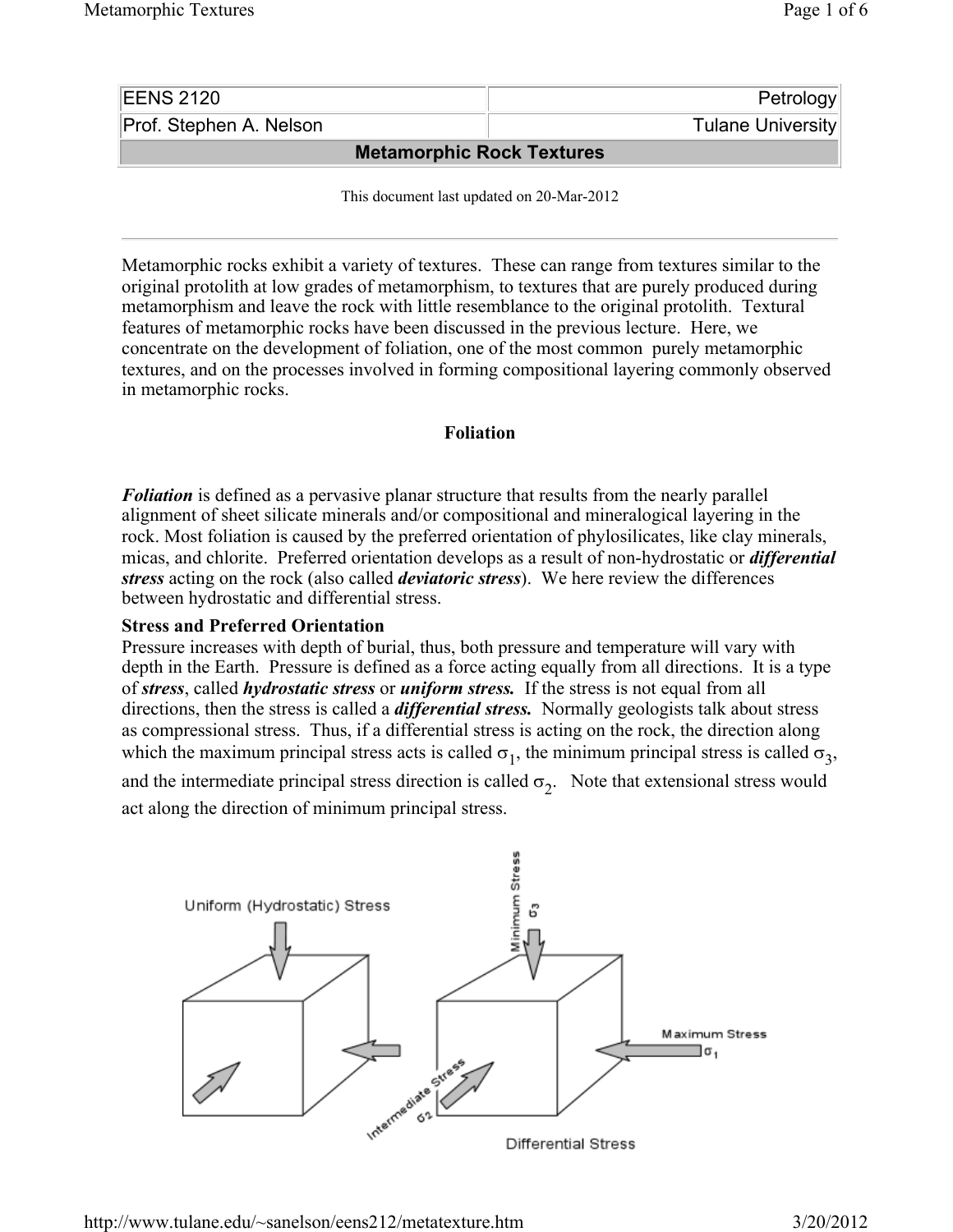ಂ

If differential stress is present during metamorphism, it can have a profound effect on the texture of the rock.

• Rounded grains can become flattened in the direction of maximum compressional stress.





This is because growth of such minerals is easier along directions parallel to sheets, or along the direction of elongation and thus will grow along  $\sigma_3$  or  $\sigma_2$ , perpendicular to  $\sigma_1$ .

Since most phyllosilicates are aluminous minerals, aluminous (pelitic) rocks like shales, generally develop a foliation as the result of metamorphism in a differential stress field.

 Example - metamorphism of a shale (made up initially of clay minerals and quartz)

Shales have fissility that is caused by the preferred orientation of clay minerals with their {001} planes orientated parallel to bedding. Metamorphic petrologists and structural geologists refer to the original bedding surface as  $S_0$ .



• *Slate* Slates form at low metamorphic grade by the growth of fine grained chlorite and clay minerals. The preferred orientation of these sheet silicates causes the rock to easily break planes parallel to the sheet silicates, causing a *slatey cleavage.*

Note that in the case shown here, the maximum principle stress is oriented at an angle to the original bedding planes so that the slatey cleavage develops at an angle to the original bedding. The foliation or surface produced by this deformation is referred to  $S_1$ .



# http://www.tulane.edu/~sanelson/eens212/metatexture.htm 3/20/2012

### Original Shale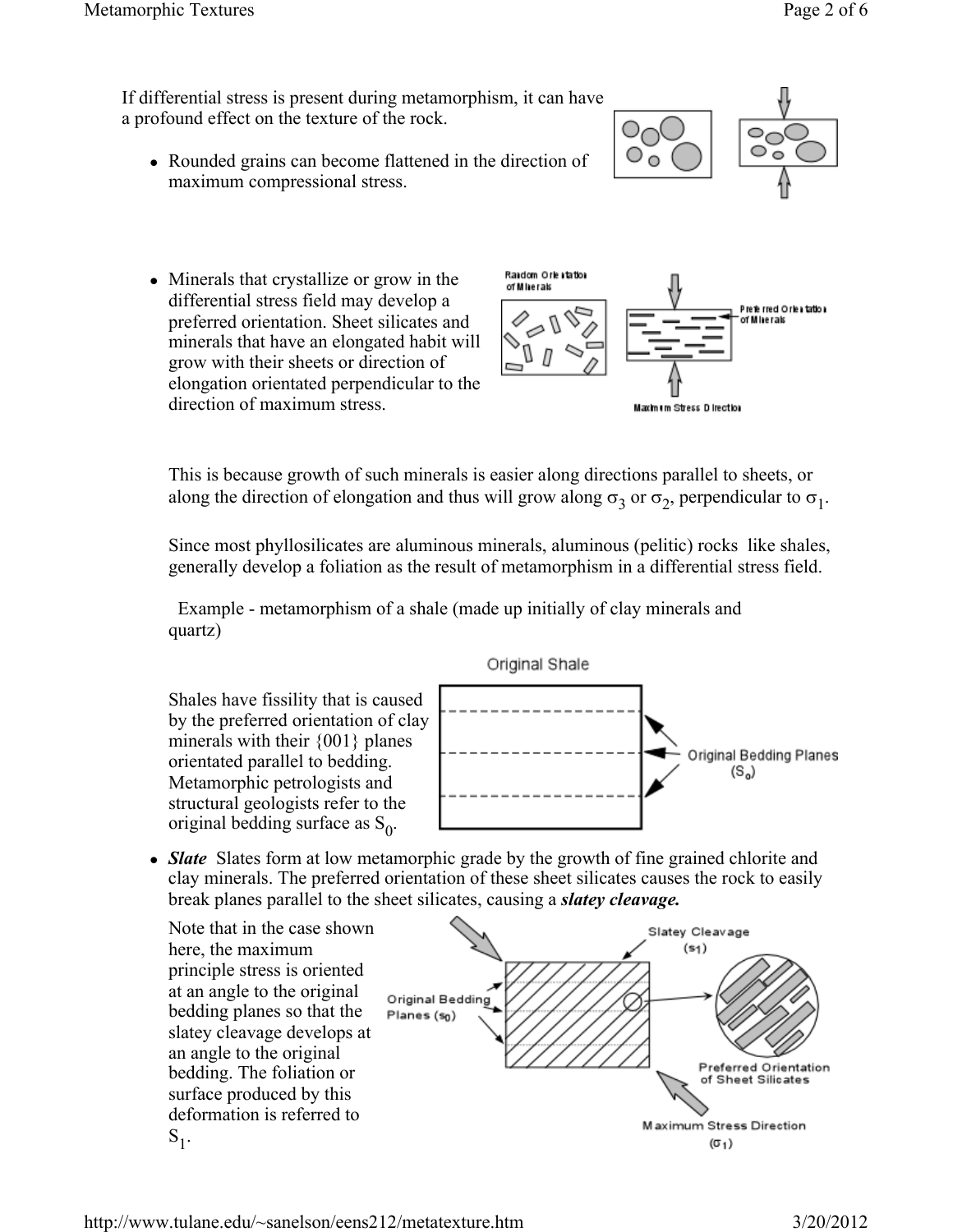• *Schist* - The size of the mineral grains tends to enlarge with increasing grade of metamorphism. Eventually the rock develops a near planar foliation caused by the preferred orientation of sheet silicates (mainly biotite and muscovite). Quartz and feldspar grains, however show no preferred orientation. The irregular planar foliation at this stage is called *schistosity*



• *Gneiss* As metamorphic grade increases, the sheet silicates become unstable and dark colored minerals like hornblende and pyroxene start to grow.

These dark colored minerals tend to become segregated into distinct bands through the rock (this process is called metamorphic differentiation), giving the rock a *gneissic banding*. Because the dark colored minerals tend to form elongated crystals, rather than sheetlike crystals, they still have a preferred orientation with their long directions perpendicular to the maximum differential stress.



• *Granulite* - At the highest grades of metamorphism most of the hydrous minerals and sheet silicates become unstable and thus there are few minerals present that would show a preferred orientation. The resulting rock will have a granulitic texture that is similar to a phaneritic texture in igneous rocks.



In general, the grain size of metamorphic rocks tends to increase with increasing grade of metamorphism, as seen in the progression form fine grained shales to coarser (but still fine) grained slates, to coarser grained schists and gneisses.

### **Metamorphism and Deformation**

Most regionally metamorphosed rocks (at least those that eventually get exposed at the Earth's surface) are metamorphosed during deformational events. Since deformation involves the application of differential stress, the textures that develop in metamorphic rocks reflect the mode of deformation, and foliations or slatey cleavage that develop during metamorphism reflect the deformational mode and are part of the deformational structures.

The deformation involved in the formation of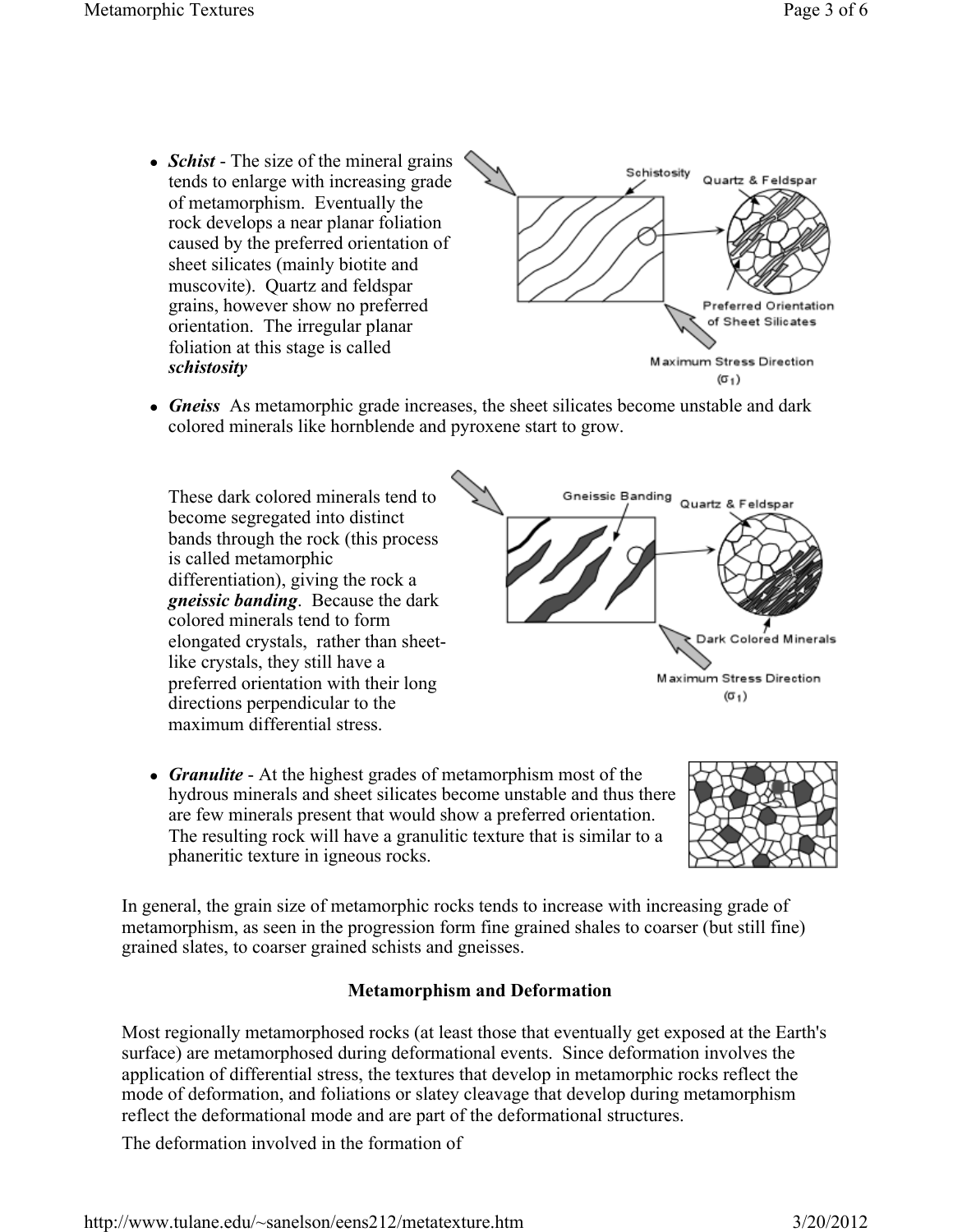fold-thrust mountain belts generally involves Before Deformation compressional stresses. The result of compressional stress acting on rocks that Horizontally bedded Sediments behave in a ductile manner (ductile behavior is favored by higher temperature, higher confining stress [pressure] and low strain rates) is the folding of rocks. Original bedding is folded into a series of anticlines and synclines with fold axes perpendicular to the direction of maximum compressional stress. These folds can vary in their scale from centimeters to several kilometers between hinges. Note that After Deformation since the axial planes are oriented perpendicular to the maximum compressional stress direction, Folded metamorphic rocks slatey cleavage or foliation should also develop Foliation along these directions. Thus, slatey cleavage or foliation is often seen to be parallel to the axial planes of folds, and is sometimes referred to axial plane cleavage or foliation.

## **Metamorphic Differentiation**

As discussed above, gneisses, and to some extent schists, show compositional banding or layering, usually evident as alternating somewhat discontinuous bands or layers of dark colored ferromagnesian minerals and lighter colored quartzo-feldspathic layers. The development of such compositional layering or banding is referred to as *metamorphic differentiation.*  Throughout the history of metamorphic petrology, several mechanisms have been proposed to explain metamorphic differentiation.

1. **Preservation of Original Compositional Layering.** In some rocks the compositional layering may not represent metamorphic differentiation at all, but instead could simply be the result of original bedding. For example, during the early stages of metamorphism and deformation of interbedded sandstones and shales the compositional layering could be preserved even if the maximum compressional stress direction were at an angle to the original bedding.



Here, it would be easy to determine that the compositional layers represented original bedding because the foliation would cut across the compositional layering.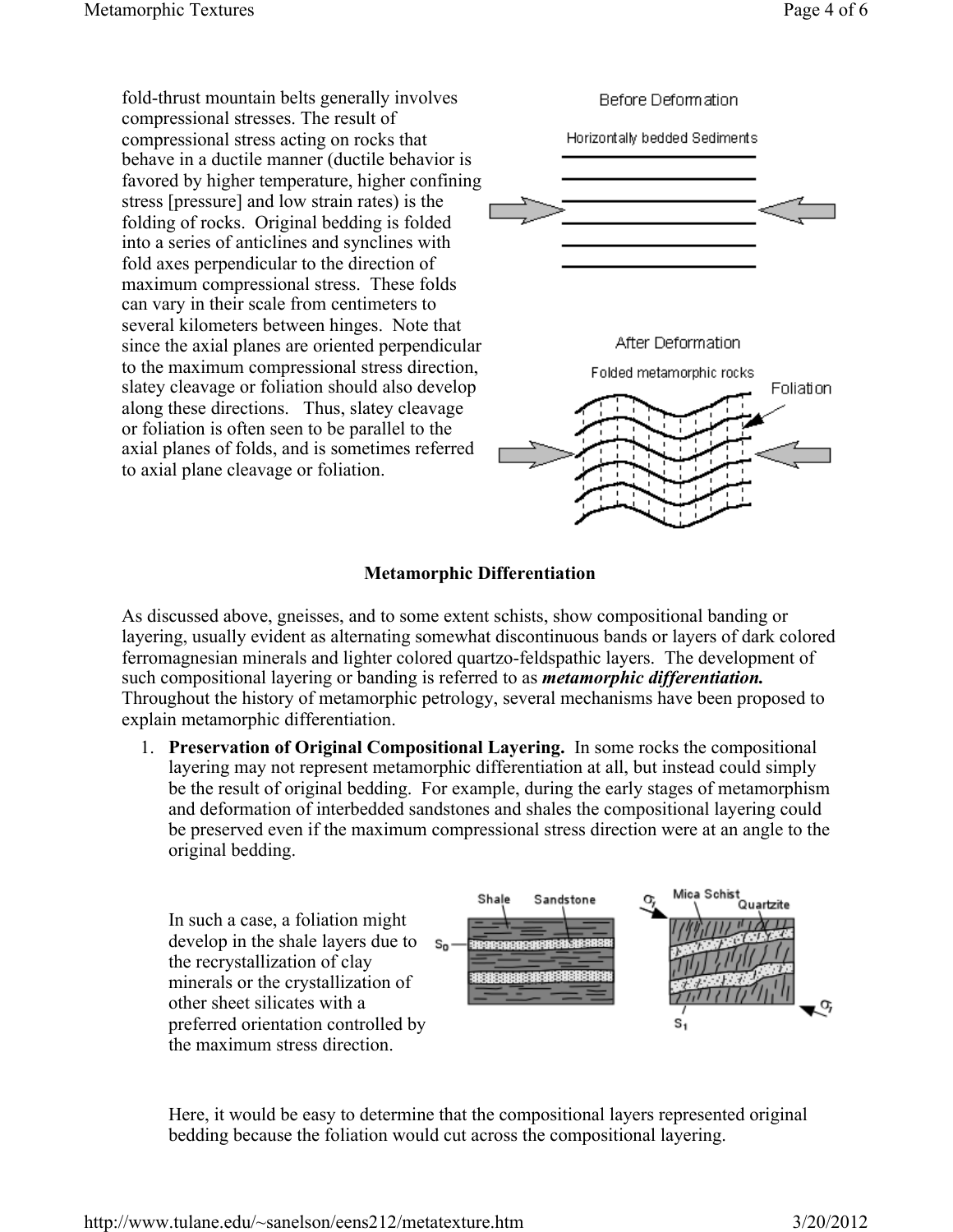In highly deformed rocks that have undergone both folding and shearing, it may be more difficult to determine that the compositional layering represents original bedding. As shearing stretches the bedding, individual folded beds may be stretched out and broken to that the original folds are not easily seen.



Similarly, if the rock had been injected by dikes or sills prior to metamorphism, these contrasting compositional bands, not necessarily parallel to the original bedding, could be preserved in the metamorphic rock.

2. **Transposition of Original Bedding.** Original compositional layering a rock could also become transposed to a new orientation during metamorphism. The diagram below shows how this could occur. In the initial stages a new foliation begins to develop in the rock as a result of compressional stress at some angle to the original bedding. As the minerals that form this foliation grow, they begin to break up the original beds into small pods. As the pods are compressed and extended, partly by recrystallization, they could eventually intersect again to form new compositional bands parallel to the new foliation.



3. **Solution and Re-precipitation.** In fine grained metamorphic rocks small scale folds, called kink bands, often develop in the rock as the result of application of compressional stress. A new foliation begins to develop along the axial planes of the folds. Quartz and feldspar may dissolve as a result of pressure solution and be reprecipitated at the hinges of the folds where the pressure is lower. As the new foliation begins to align itself perpendicular to  $\sigma_1$ , the end result would be alternating bands of micas or sheet silicates and quartz or feldspar, with layering parallel to the new foliation.